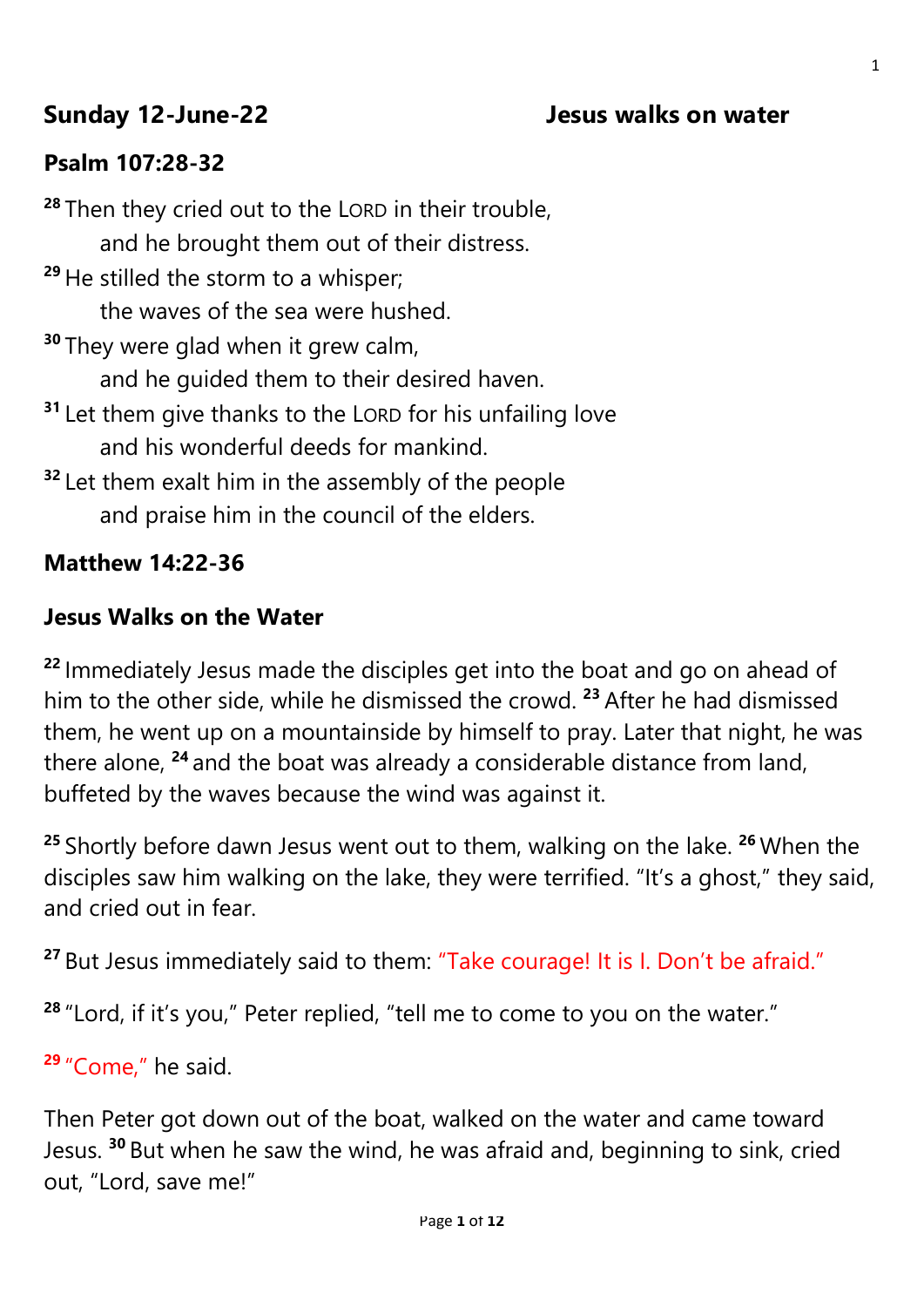**<sup>31</sup>** Immediately Jesus reached out his hand and caught him. "You of little faith," he said, "why did you doubt?"

**<sup>32</sup>** And when they climbed into the boat, the wind died down. **<sup>33</sup>** Then those who were in the boat worshiped him, saying, "Truly you are the Son of God."

**<sup>34</sup>** When they had crossed over, they landed at Gennesaret. **<sup>35</sup>** And when the men of that place recognized Jesus, they sent word to all the surrounding country. People brought all their sick to him **<sup>36</sup>** and begged him to let the sick just touch the edge of his cloak, and all who touched it were healed.

#### **Sermon: Jesus Walks on the Water**

Before we begin - let me **ask God to give us His understanding and speak to us through** 

#### **this passage**

Let's pray…

#### **Intro**

**Two elderly ministers** and a **young minister** go out on the lake **fishing** one day.

They get right out in the **middle of the lake** and cast out their fishing lines.

After a while, **one of the elderly ministers runs out of bait** – so he hops out of the boat,

**walks on the water back to the shore** and **gets** some **more bait** from his car and returns to the boat.

A while later, the **other elderly minister also runs out of bait** – so he hops out of the boat, **walks on the water back to the shore** and he **gets some more bait** from his car and returns to the boat.

The **young minister**, not wanting to be outdone, eventually decides that he **needs more bait**, so he hops out of the boat, and **immediately begins to sink in the deep water.** The **two elderly ministers say** to each other: "*we should have shown him where the stepping stones were!"*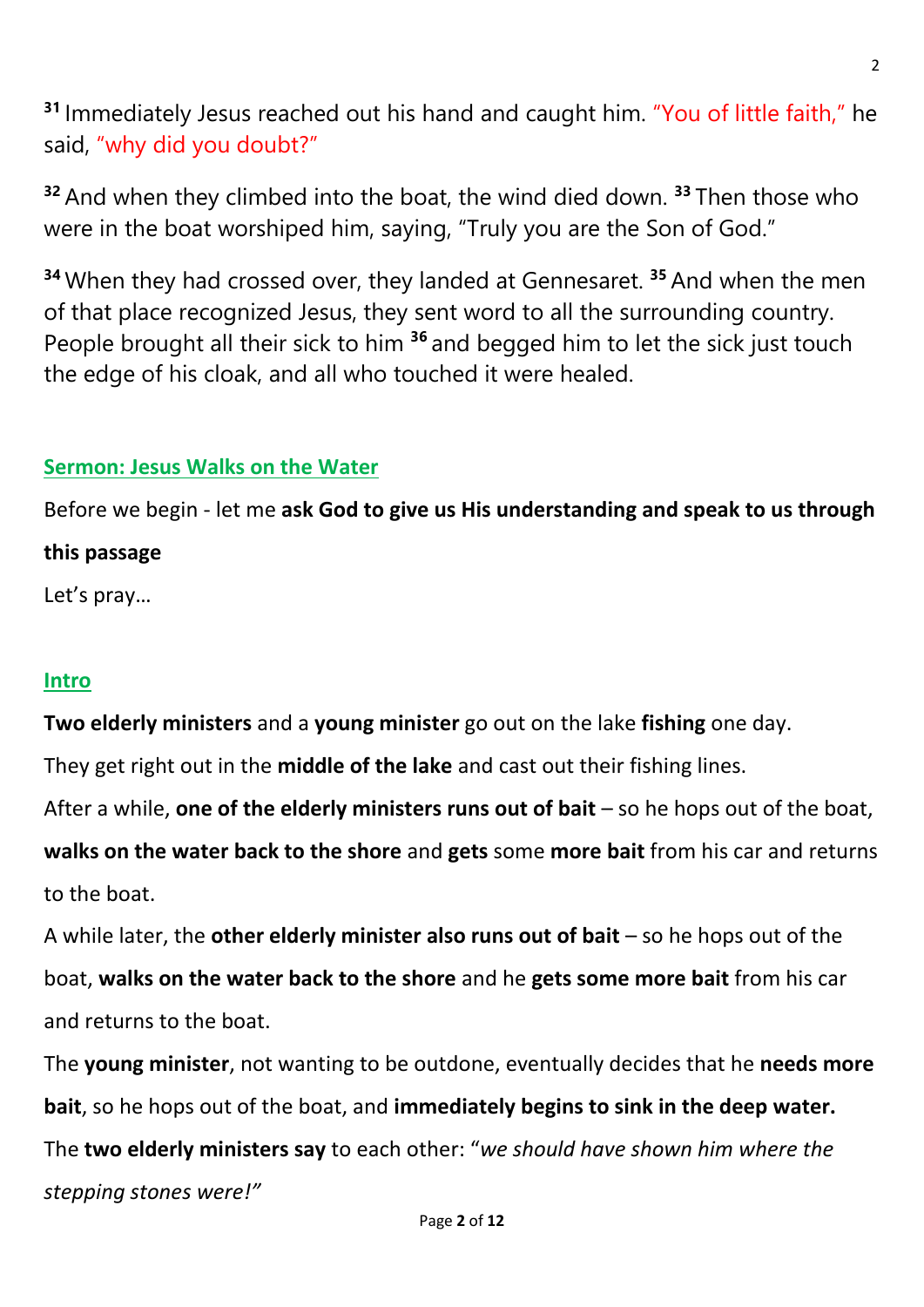In our passage from Matthew 14:22-36 – **Jesus walks on water** – and let's be clear there are **no stepping stones** – and let's be clear that this incident on the lake with Jesus and His disciples – is again – **an astonishing miracle** – just like last week's **feeding of the five thousand with only 5 loaves and 2 fish**.

The lake is **Lake Galilee** (aka the Sea of Galilee) – it is **13 miles** (21 km) from **north to south** and **7 miles** (11 km) **from east to west**.

According to John's version of this story – the **disciples** were 3**-4 miles from shore** – so they are **right in the middle of the lake**. At its **deepest point the lake is 161 ft (43m) deep**. So, there's **no way Jesus is paddling on the lake** and besides **Peter** is not going to **sink and ask Jesus to save him** from drowning **in ankle deep water!** So, it's a **definite miracle**. But what lessons can we learn **from Jesus' walking on the water?**

This experience of the disciples in the storm **can be an encouragement to us** when we go through the storms of life.

When we find ourselves in the storm, we **can rest on several assurances**

## **Lessons from Jesus Walking on the Water**

**1. Jesus has brought us to where we are now (v22, v24)**

#1 Assurance**- Jesus brought us to where we are now**

## [Slide 1a-brought us]

The storm came because the **disciples were in the will of God** – the disciples were not like Jonah – when he faced a storm **– it was because he was out of the will of God** – and **running away from God**. But here the disciples are **in the will of God**.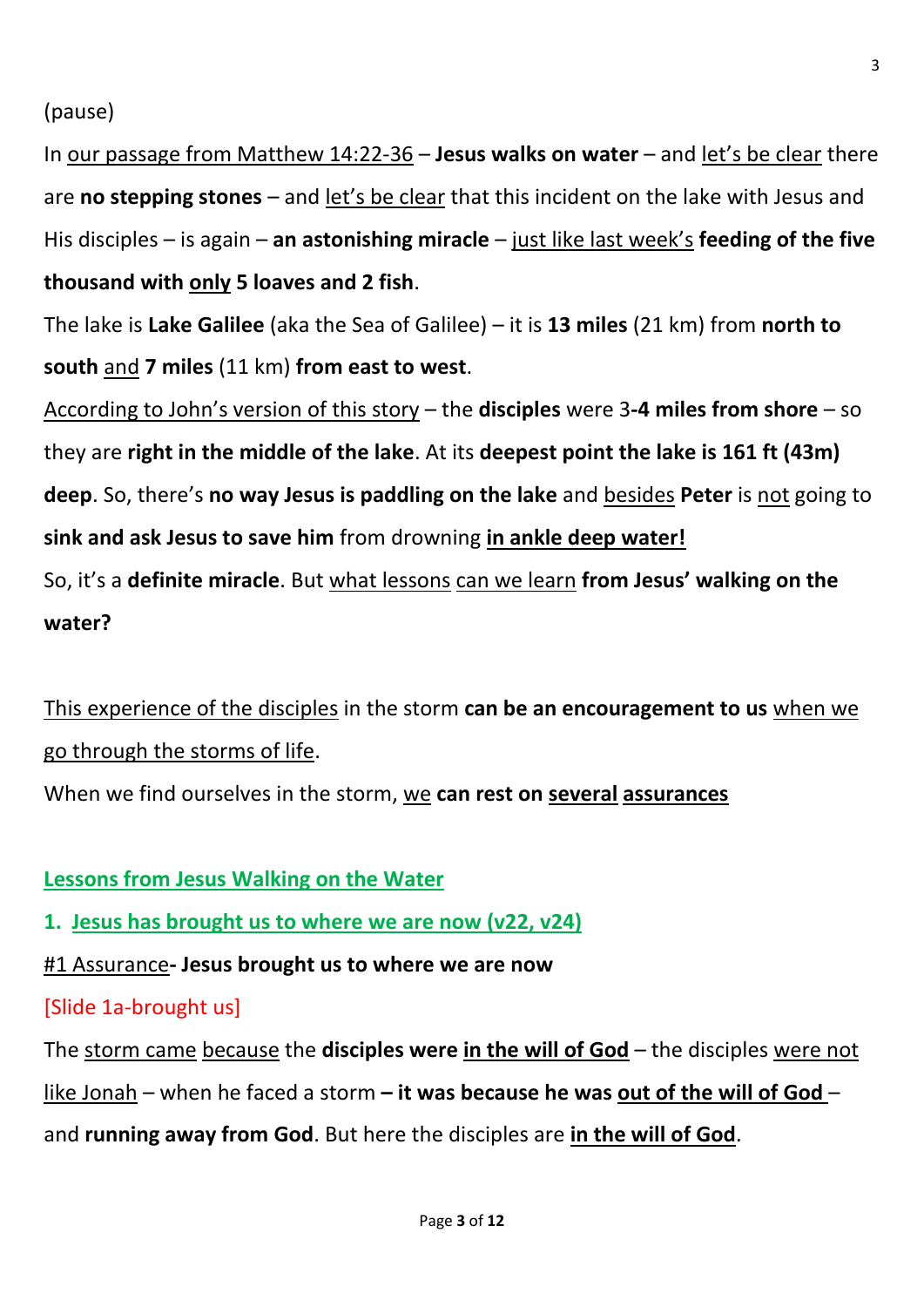Look at v22 – **Jesus made (or compelled) the disciples to get into the boat** and go ahead of Him to the other side of the lake

Did Jesus know the **storm was coming**?

**Absolutely**. He knows everything!

Did He deliberately **direct** them **into the storm**?

**Absolutely** – because they **still had lessons to learn**. Mark's version of the story says – that when Jesus climbed in the boat and the wind died down, they were **completely amazed** for they **hadn't understood about the loaves** (Mark 6:51-52). In other words, they **hadn't fully understood what Jesus was/is capable of.** A **shortage of food**, or a **storm rocking the boat**, or **walking on water** are no problem for Jesus! The disciples hadn't quite got that. Perhaps we don't **fully get what Jesus is capable of?** (pause)

The **disciples** were **safer in the storm in God's will** than **on the land with the crowds who were out of God's will** – because according to John's version of the story – the **crowd** after the miraculous feeding were **ready to make Jesus king by force – which wasn't God's will!** (John 6:15) – and so Jesus sent the disciples away – so that the disciples didn't go along with the crowd's idea. **Jesus** is running **on God's divine timetable** not a human timetable!

As we read our Bibles – we discover there are **two kinds of storms in life** – **storms of correction** – when **God disciplines us** (like He did with Jonah) – and there are **storms of perfection** – when **God helps us grow**. Jonah was in a storm because he **disobeyed** God – and **had to be corrected**. The disciples were in a storm because they **obeyed** Jesus and **because they had to be perfected**.

Jesus had tested them in a storm before, **when He was in the boat** with them (Matthew 8:23-27) – this time Jesus tests them by **being out of the boat**!

4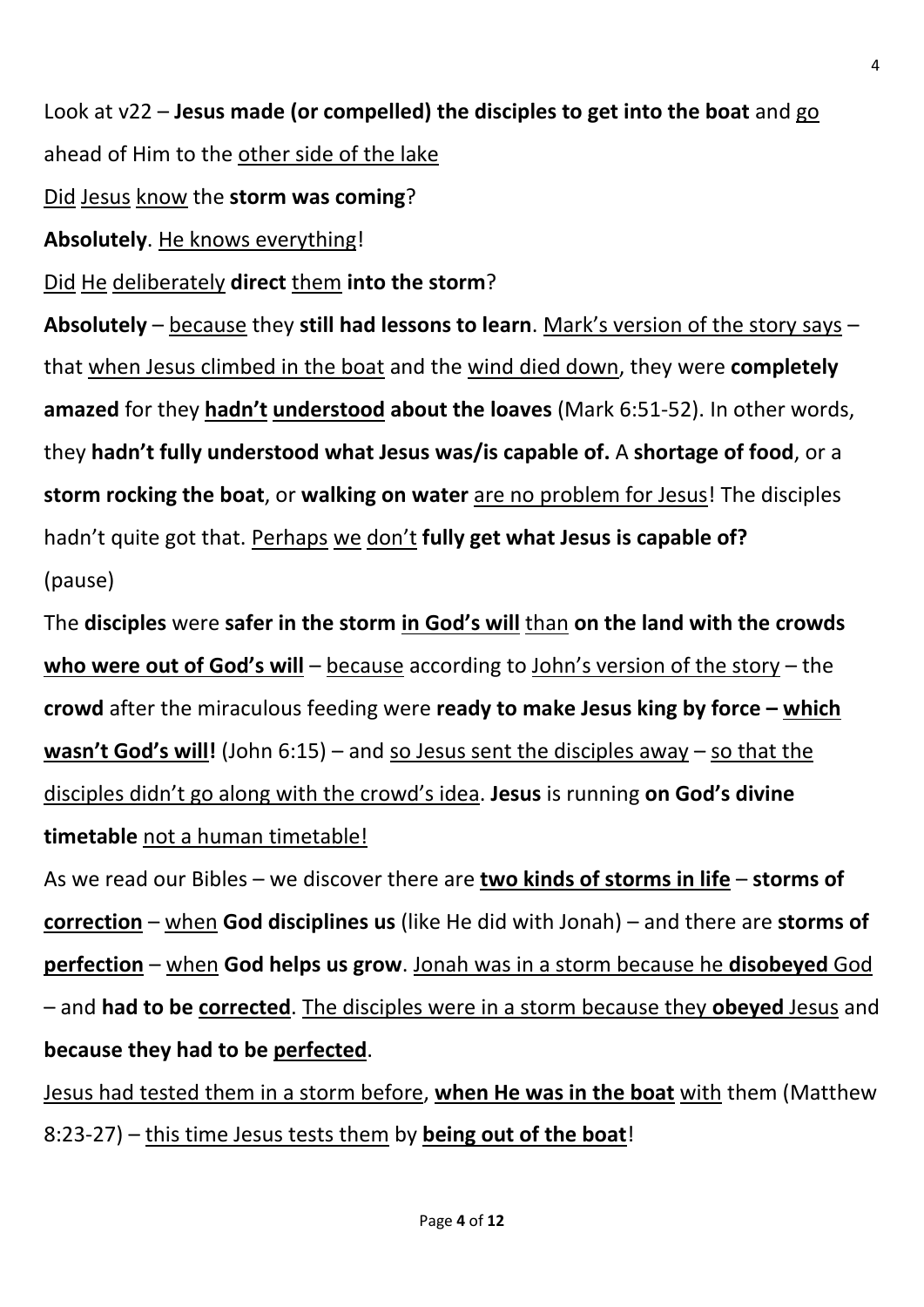Many Christians **make** the **mistake** that **obeying God's - will produce** "**smooth sailing"** through life. But **Jesus** doesn't promise that; He says in John 16:33 "*In this world you will have trouble. But take heart! I have overcome the world!*"

When we find ourselves in the storm because we have obeyed the Lord**, we must remember that He brought us to where we are now** – and **He can care for us in the storm** – as we'll see!

## **2. Jesus is praying for us (v23)**

#2 Assurance – We can be sure – "**Jesus is praying for us**"

## [Slide 1b-praying]

This entire **scene on the lake** is a picture of the church and the Lord today.

**God's people** (that's us) are **on the lake/sea**, in the midst of the storm.

And **Jesus is heaven praying and making intercession for us** (Romans 8:34).

Look at **v23** – **Jesus** goes up the **mountainside** alone to pray – and according to Mark's version of the story (6:48) – **Jesus sees the disciples straining at the oars because the wind was against them**. He sees their plight – just like He sees ours! **He feels the burdens that we feel** and He knows what we are going through – He **empathizes with** 

**us** (Hebrews 4:14-16).

Amongst other things, **Jesus** was for sure, up the mountain, **praying for His disciples**, that their faith would hold up.

If we knew that Jesus was in the next room, praying for us, **would it give us new courage to endure the storm and do His will**? Of course, it would! Jesus is not in the next room, but He's in Heaven **interceding for us**. He sees our need; He knows our fears and **He is in control of the situation**.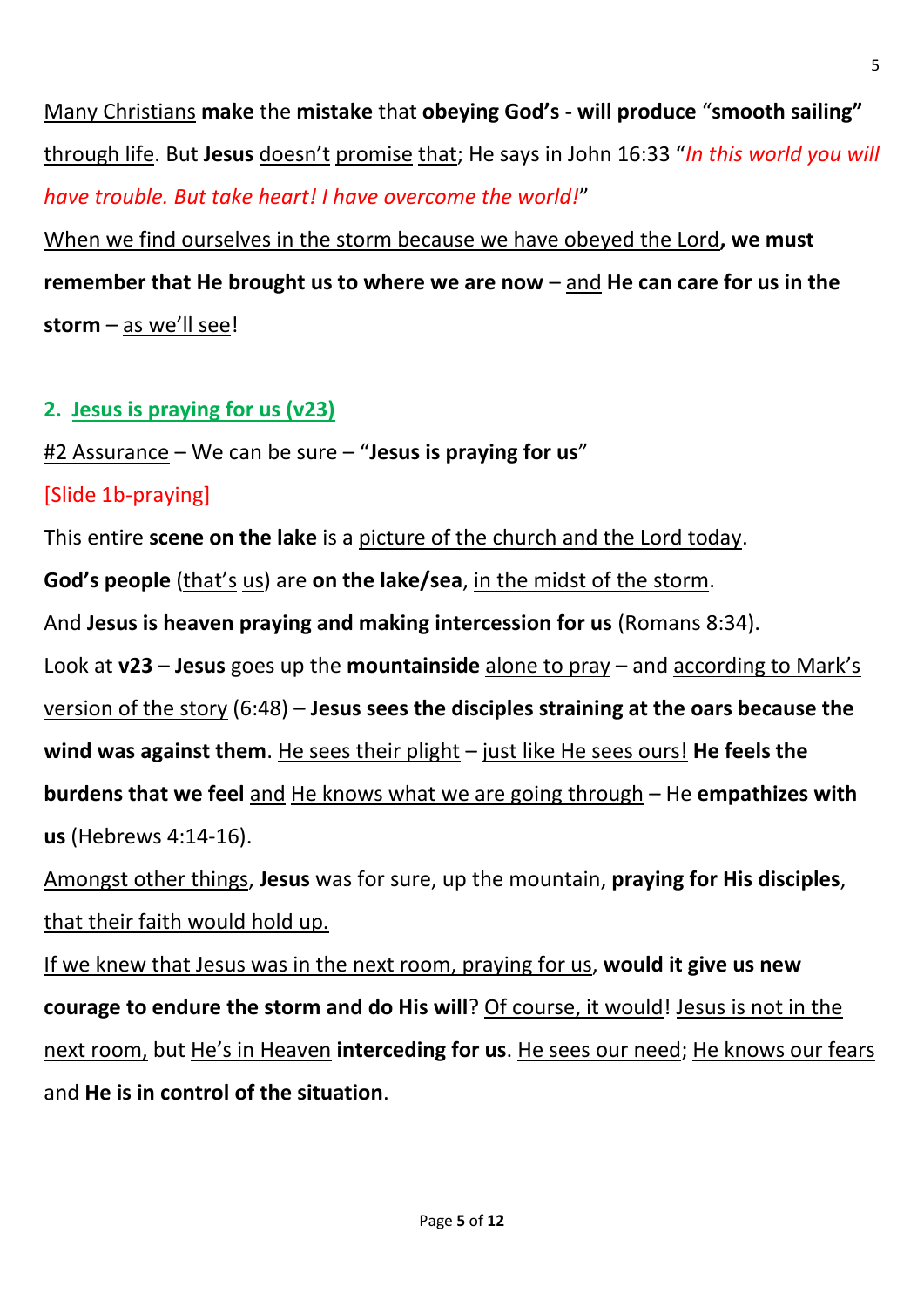Another spin of application of Jesus praying alone on the mountainside is this: If Jesus, the Son of God, sees the need to stay connected to His heavenly Father in prayer. **How much more, do we need to stay connected to our Heavenly Father, in prayer**? How are **our quiet times with God in prayer and reading His Word going**? From my own personal experience, I can say, that there is a **direct correlation between my quiet times with God and my spiritual and mental well-being**. Simply, when I don't have quiet times with God – **I'm not spiritually and mentally well and I can see the difference!**

### **3. Jesus will come to us (vv25-26)**

#3 Assurance – "**Jesus will come to us**"

[Slide 1c-come]

Sometimes, we can **feel like Jesus has deserted us**, especially when we are **going through the hard times of life**.

In the Psalms, **King David frequently complained that God seemed far off and unconcerned** (Psalm 22:1; 11; 35:22; 38:21; 71:12) – but **King David** also **knew** that **God would ultimately rescue Him**.

Even the great Apostle Paul **got into a situation so difficult that he said he felt** "*under great pressure, far beyond his ability to endure, so that He despaired of life itself"* (2 Cor 8:1)

**Jesus always comes to us in the storms of life**. Isn't that what God did in our **Old Testament reading from Psalm 107**? He *heard the people's cry, and brought them out of their distress (v28) and stilled the storm to a whisper (v28)*

Isn't that what God promises through the prophet Isaiah – *"When you pass through the waters, I will be with you"* (Isaiah 43:2)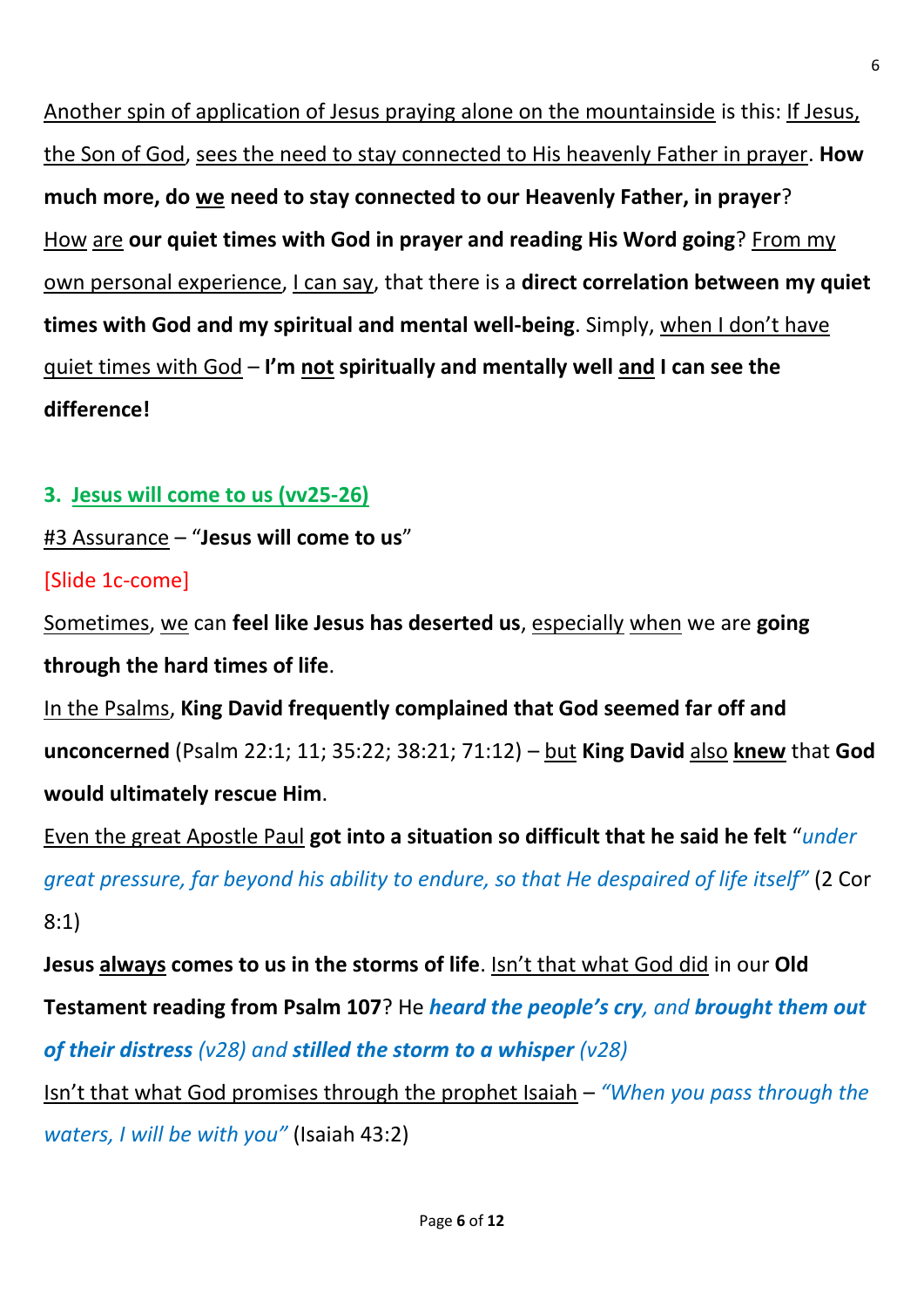Jesus may not come at the time we think He should come, because **He knows when we need Him the most.** Jesus waited until the boat that carried the disciples was as far from land as possible, **so that all human hope was gone**. **He was testing the disciples' faith and this meant removing every human prop**. Why did **Jesus walk on water?** To show the disciples that the very thing they feared (**the sea/water**) **was merely a footpath for Him to come to them.** Often, **we fear the difficult experiences of life** (such as **illness**, **surgery** and **losing a loved one**) only to discover that these experiences actually **bring Jesus closer to us!** (pause) Why didn't the **disciples recognize Jesus**? Why did they **think He was a ghost**? Because **they weren't looking for Him**? They should have learnt from last week's miracle of the loaves! The lesson they were meant to learn from the loaves, **was to look to Jesus** – **He can do anything** – nothing is **impossible for Jesus!** Here they are in a storm; what should they do? **Look for Jesus to help**? But **it didn't even cross their mind!** Had they been in the boat waiting by faith; **they would have known Jesus immediately**. They'd be saying "*here He comes; I knew He'd turn up*!" Instead, *they jumped to the false conclusion that His appearance was that of a ghost*. **Fear and faith cannot live in the same heart**. **Fear** always **blinds our eyes to the presence of the Lord!** As the Apostle Paul reminds us in 2 Tim 1:7 (NKJV)- *God has not given us a spirit of fear, but of power and of love and of a sound mind.* With Jesus, **we do not need to be afraid**! (pause)

7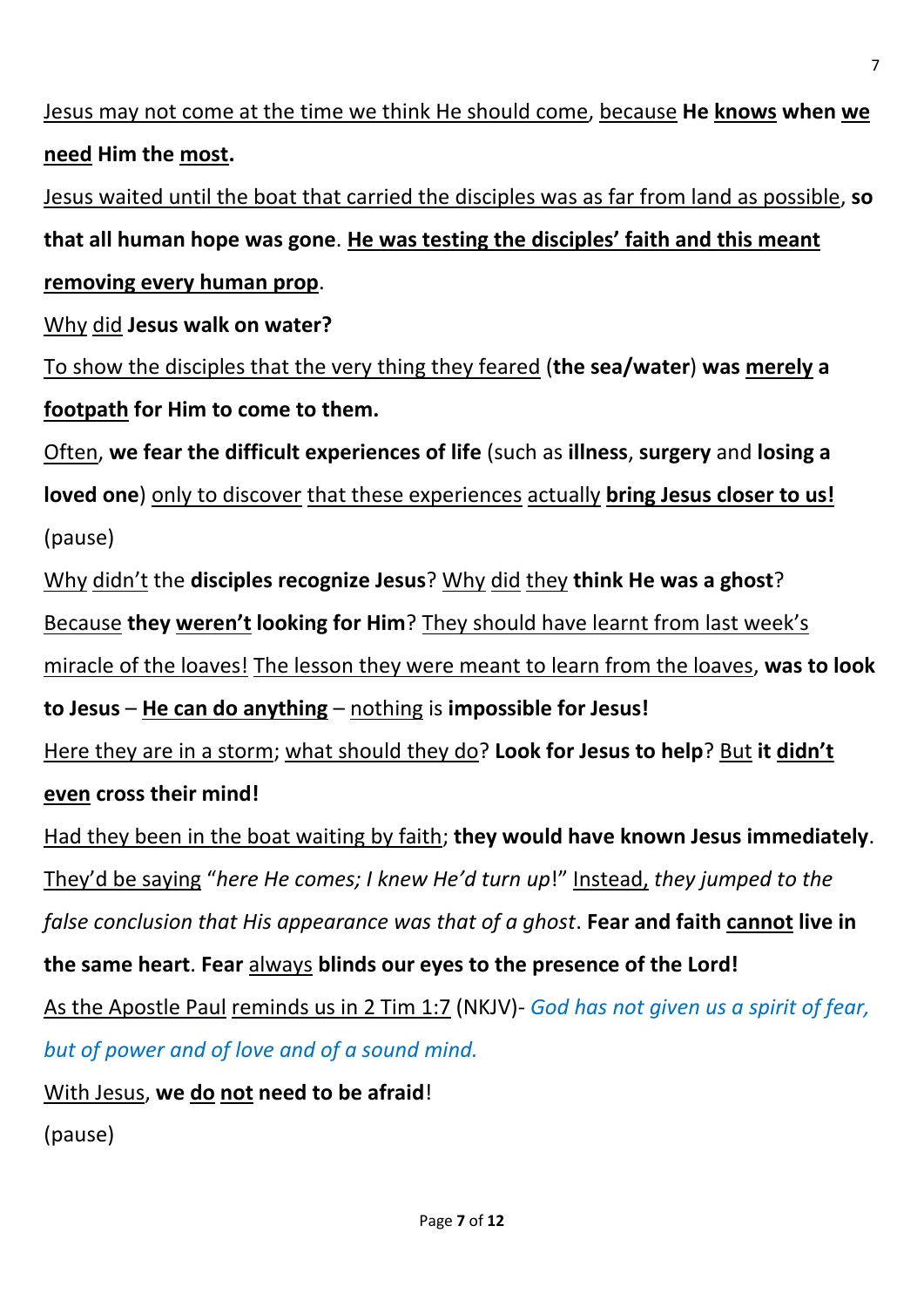#### **4. Jesus will help us grow (vv27-31)**

#### #4 Assurance – **Jesus will help us grow**

#### [Slide 1d-grow]

This was the whole purpose of the storm, to **help the disciples grow in their faith**. After all Jesus would one day leave them, and **they would face many storms in their ministries.** They had to learn to trust Jesus even though He was not present with them (**out of the boat so to speak**) and **to learn trust Him even though it looked like He didn't care.**

From v28 – the **attention** in the **story shifts to Peter**.

Before we give Peter a hard time though, **let's honour His magnificent demonstration of faith**. Remember, **Peter** is a seasoned fisherman, he knows that Lake Galilee is prone to sudden winds and storms. But **Peter dared to be different**. Anybody can sit in the boat and watch. But it **takes great faith to leave the boat and walk on water**. And his faith enabled **him to actually walk on water**.

What caused **Peter to sink**?

His faith began to waver because **He took His eyes off the Lord** and **began to look at the circumstances around Him.**

Perhaps we are guilty of that too? We focus too much on our circumstances and **don't keep our eyes on Jesus**. We make **circumstances BIG** and **Jesus small**, instead of the other way around!

Jesus asks Peter (v31) – **why did you doubt**?

The Greek word used for doubt here - literally means "*to see two ways and to be uncertain which to take*".

Peter started out with great faith but ended up with little faith - because - **He saw two ways** [Jesus' way and human's way] – instead **of seeing just one way** – **Jesus' way**! (pause)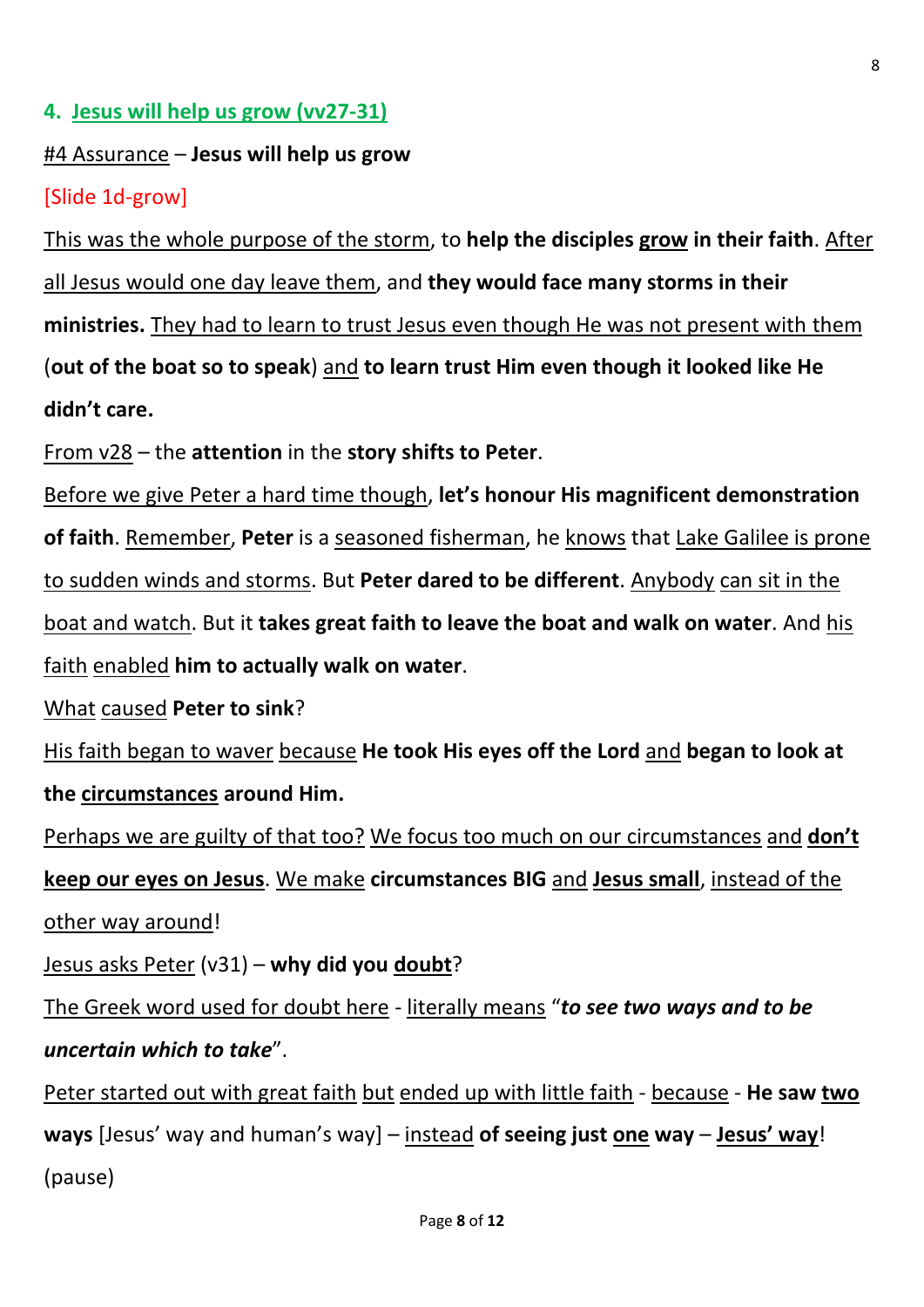We must also give Peter credit for knowing he was sinking and crying out to the Lord for help. He cried out when he was **beginning to sink** – and not **when he was drowning.** A lesson for us – to **cry out to the Lord when we're sinking** and not wait until we're **drowning** in our troubles. Our pride can get in the way, sometimes, can't it? **This experience was difficult for Peter** – as was His denial of Jesus three times later on when Jesus was arrested. But these episodes in Peter's life **helped him to grow in his knowledge of himself and of the Lord**. Later on, Peter would write "*the eyes of the Lord are on the righteous and his ears are attentive to their prayer*" (1 Peter 3:12). I wonder if Peter was reminded of that day he was sinking as he wrote that!

For us – **the storms of life** are not easy but they are necessary. **They teach us to trust in Jesus alone and to obey His word** no matter what our circumstances may be. The lesson we must learn from this is **to not doubt** because **doubt leads to a lack of faith and leads to fear** – Instead we are to have **utter dependence** upon Jesus – in all circumstances of our lives.

**5. Jesus will see us through the storms of life (vv31-36)**

#5 Assurance – **Jesus will see us through**

[Slide 1d-see us through]

When Jesus said to Peter: "*Come*" – and I love how Jesus uses an **economy of words** as always here.

If Jesus says "*Come*" then **that word will always accomplish it's intended purpose**.

Jesus is the pioneer and perfecter of our faith (Hebrews 12:2). Whatever Jesus starts, He completes.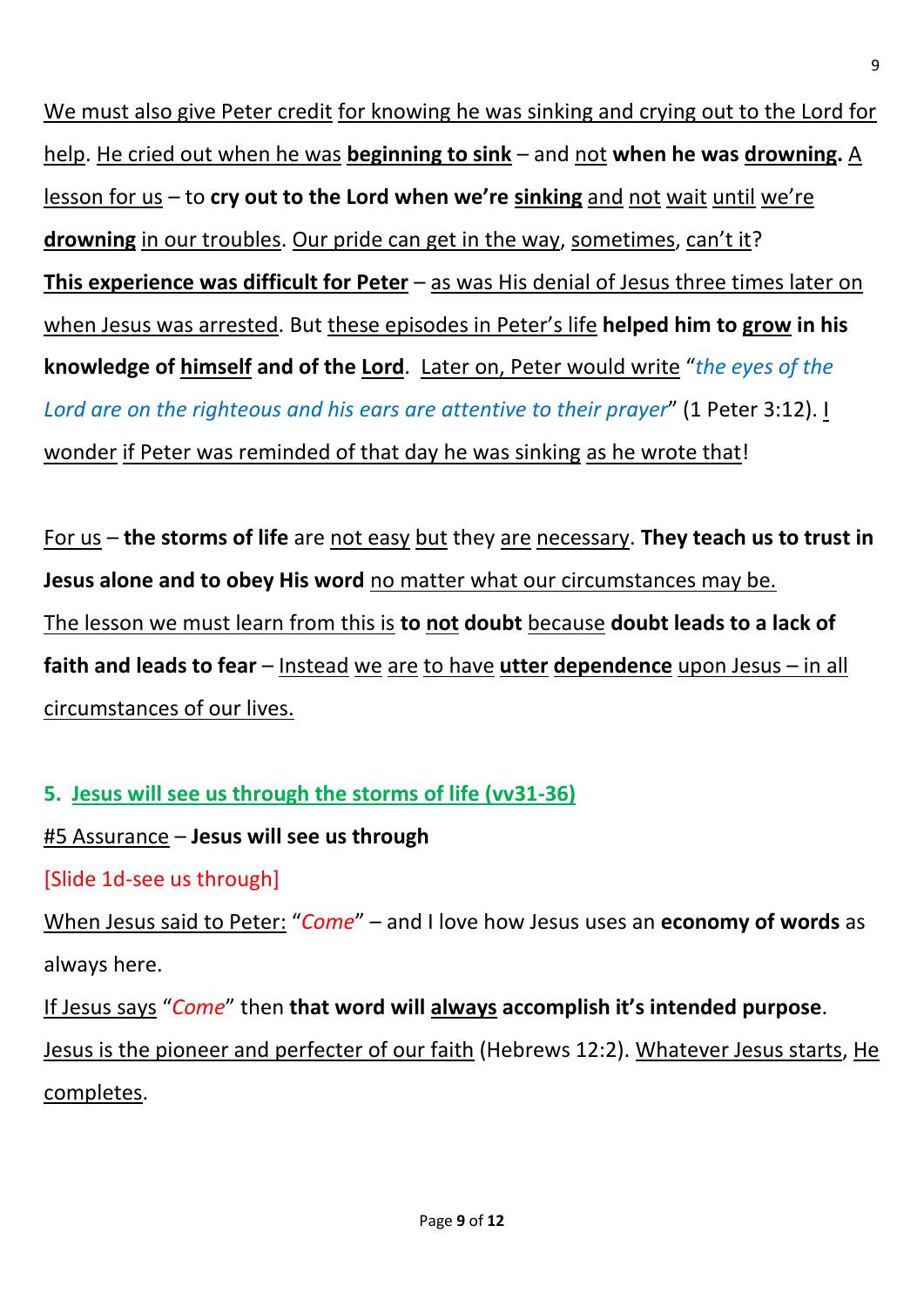Jesus reached out His hand **and caught Peter** (v31) – and **they walked together and climbed in the boat together**. **Jesus' hand is always outstretched for us** – we just need to take hold of it. **Will we obey Him and come?**

(pause)

Peter's experience turned out to be a blessing to the other disciples as well as himself. When they saw the power of Jesus in calming the storm, **they could only fall down and worship Jesus.** 

When Jesus calmed the storm back in chapter 8 (vv23-27) **the disciples said** "*What kind of man is this? Even the wind and waves obey Him*" – but this time - they make a clear statement "*Truly you are the Son of God*".

The disciples are learning **who Jesus really is**?

What about us? Can we **join the disciples in worshipping and thanking Jesus**, **the Son of God** – and **King of Kings**!

Once Jesus climbed into the boat – according to John's version of the story -the **boat immediately reached the shore and safety**. Yet another miracle – **showing that when Jesus acts it is immediate and decisive**! **Jesus saw them through to safety** – back on land again. **Jesus does the same for each of us** – Jesus endured His own storm – as **He was crucified for the sin of the world** – but He saw it through to the end – **so that we would never face the punishment and condemnation for our sins!**

By believing in His death on the cross - **we are safe from the punishment of our sins** – and we are **forgiven**.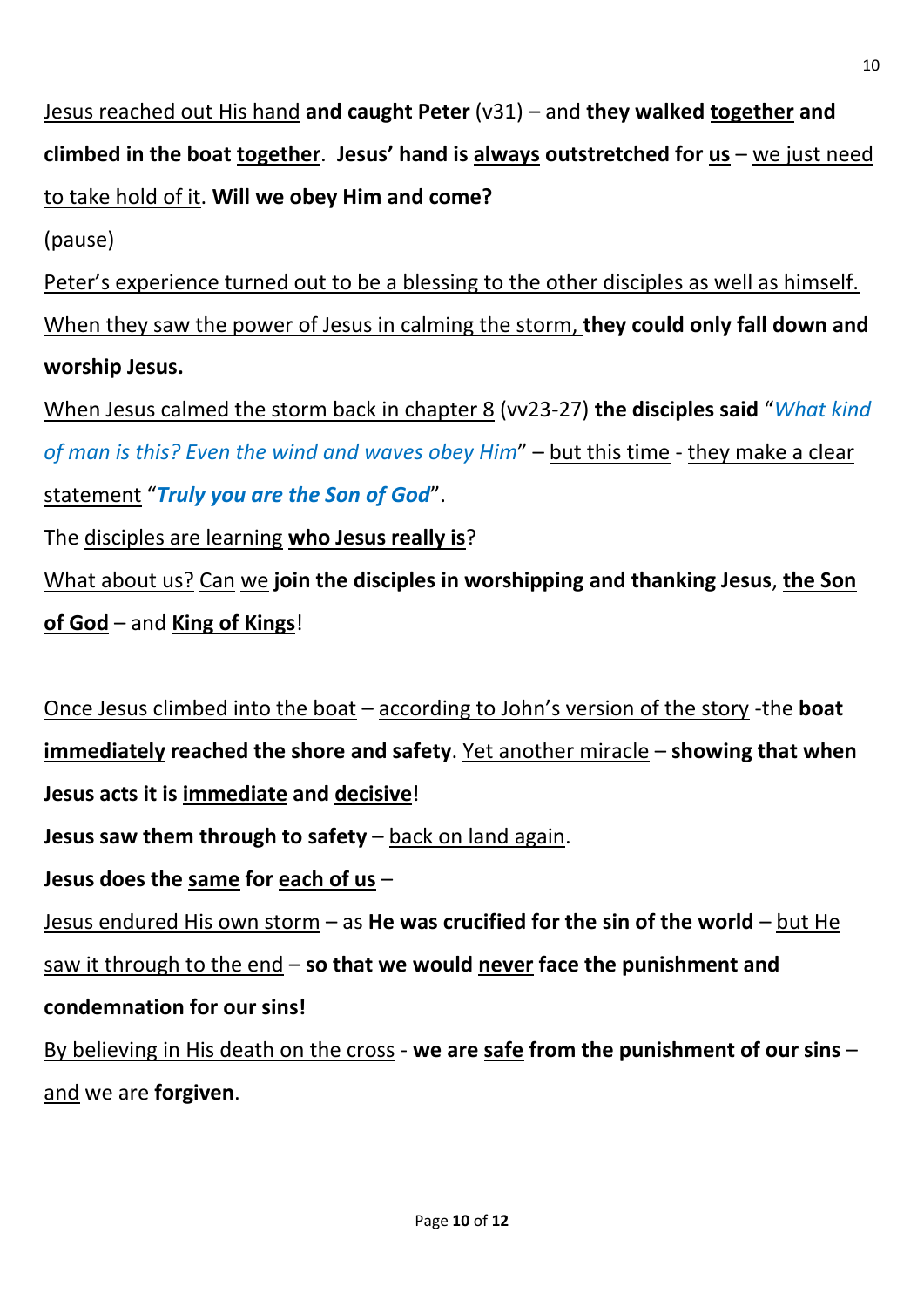And by believing in His resurrection from the dead – w**e are safe from the fear of dying**  – because we **have the certain promise of eternal life** – **living safely in Heavenly shores with Jesus forever.**

(pause)

Once back on dry land – at **Gennesaret** – the northwest shore of Lake Galilee Such is Jesus' compassion for helping people through the storms of life; **we see Him heal many who were going through a different storm in their lives** – the storm of sickness.

We can't help but be impressed by the faith of these people – **who believe that they only need to touch the hem of Jesus' cloak to be healed.**

Isn't the lesson we're meant to learn from the disciples and these sick people in Gennesaret –that we can surely have faith **that Jesus will see us through the storms of our lives?**

# **Conclusion**

To finish up then – **one last thought**.

If we think about it - **anything that threatens to be over our head** - **is under Jesus' feet.** In Peter's case - **the water which threatened to be over Peter's head** - was actually **under Jesus' feet**.

# [Slide 2]

The Apostle Paul's makes the same point in 1 Corinthians 15:27 which I'll finish with- *"For He (God the Father) has put everything under His (Jesus') feet."*

Let's pray…

*Father God, thank you for your love for us in sending Jesus.*

*Thank you that Jesus has brought us to where we are now.*